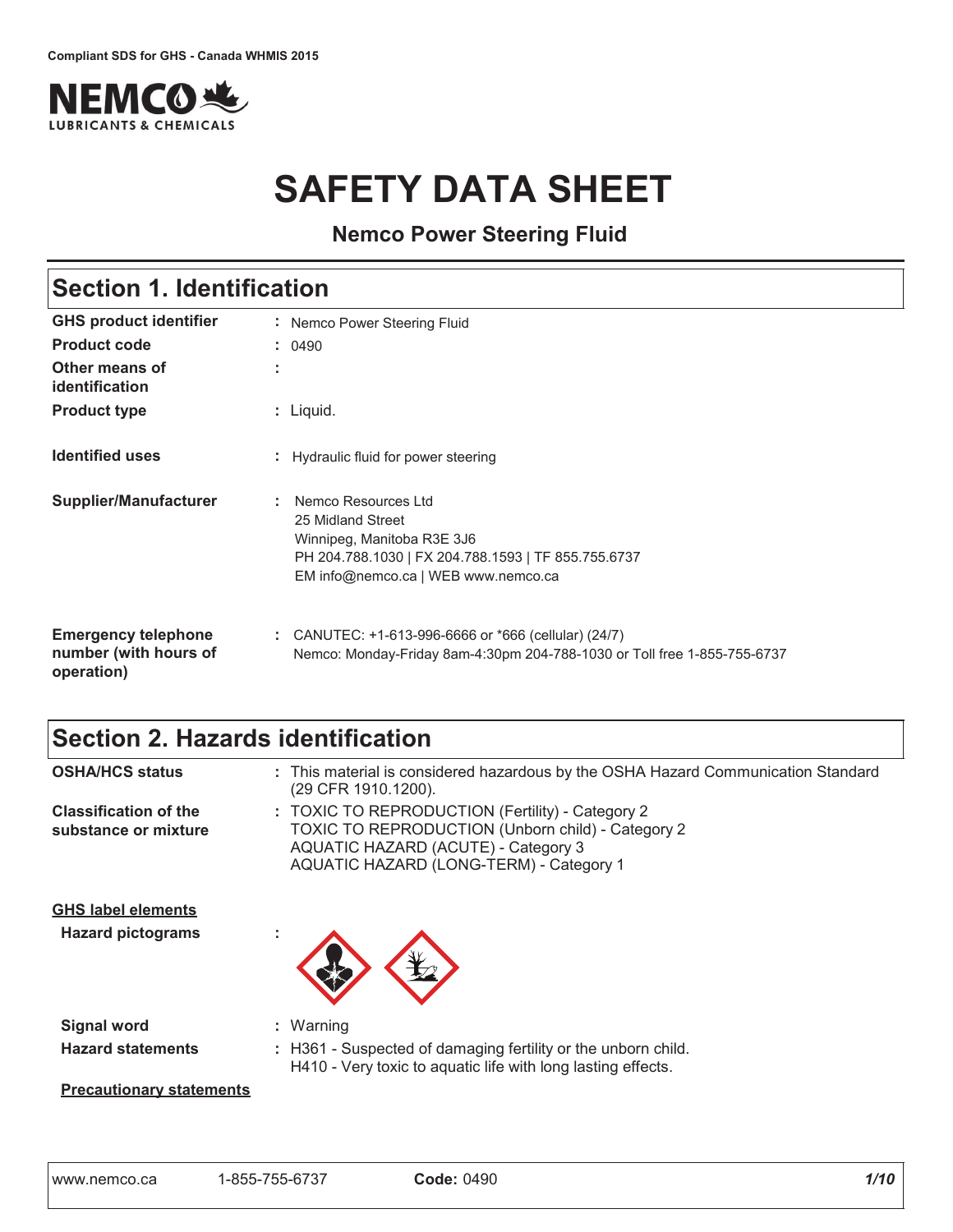

### Section 2. Hazards identification

| : P201 - Obtain special instructions before use.<br>P202 - Do not handle until all safety precautions have been read and understood.<br>P280 - Wear protective gloves. Wear eye or face protection. Wear protective clothing.<br>P273 - Avoid release to the environment. |
|---------------------------------------------------------------------------------------------------------------------------------------------------------------------------------------------------------------------------------------------------------------------------|
| : P391 - Collect spillage.<br>P308 + P313 - IF exposed or concerned: Get medical attention.                                                                                                                                                                               |
| : P405 - Store locked up.                                                                                                                                                                                                                                                 |
| : P501 - Dispose of contents and container in accordance with all local, regional, national<br>and international regulations.                                                                                                                                             |
| : None known.                                                                                                                                                                                                                                                             |
| : None known.                                                                                                                                                                                                                                                             |
|                                                                                                                                                                                                                                                                           |

### Section 3. Composition/information on ingredients

| <b>Substance/mixture</b>         | : Mixture |
|----------------------------------|-----------|
| Other means of<br>identification |           |

| <b>CAS number/other identifiers</b> |  |
|-------------------------------------|--|
|                                     |  |

| <b>CAS number</b>   | : Not applicable. |
|---------------------|-------------------|
| <b>Product code</b> | 0490              |
|                     |                   |

| Ingredient name                                        | $\%$           | <b>CAS number</b> |
|--------------------------------------------------------|----------------|-------------------|
| Distillates (petroleum), hydrotreated heavy paraffinic | ,≥90           | 64742-54-7        |
| Distillates (petroleum), hydrotreated light paraffinic | $≥3 - ≤5$      | 64742-55-8        |
| 2.6-di-tert-Butylphenol                                | $\geq 0.3 - 1$ | 128-39-2          |
| tris (Methylphenyl) phosphate                          | $\leq 0.3$     | 1330-78-5         |

Any concentration shown as a range is to protect confidentiality or is due to batch variation.

There are no additional ingredients present which, within the current knowledge of the supplier and in the concentrations applicable, are classified as hazardous to health or the environment and hence require reporting in this section.

Occupational exposure limits, if available, are listed in Section 8.

### Section 4. First aid measures

| <b>Description of necessary first aid measures</b> |                                                                                                                                                                                                                                                                                                                                                                                                                                                                        |  |
|----------------------------------------------------|------------------------------------------------------------------------------------------------------------------------------------------------------------------------------------------------------------------------------------------------------------------------------------------------------------------------------------------------------------------------------------------------------------------------------------------------------------------------|--|
| Eye contact                                        | : Immediately flush eyes with plenty of water, occasionally lifting the upper and lower<br>eyelids. Check for and remove any contact lenses. Continue to rinse for at least 20<br>minutes. Get medical attention if irritation occurs.                                                                                                                                                                                                                                 |  |
| <b>Inhalation</b>                                  | : Remove victim to fresh air and keep at rest in a position comfortable for breathing. If<br>not breathing, if breathing is irregular or if respiratory arrest occurs, provide artificial<br>respiration or oxygen by trained personnel. It may be dangerous to the person providing<br>aid to give mouth-to-mouth resuscitation. Get medical attention. If unconscious, place<br>in recovery position and get medical attention immediately. Maintain an open airway. |  |
| <b>Skin contact</b>                                | : Flush contaminated skin with plenty of water. Continue to rinse for at least 20 minutes.<br>Get medical attention. Wash clothing before reuse. Clean shoes thoroughly before<br>reuse.                                                                                                                                                                                                                                                                               |  |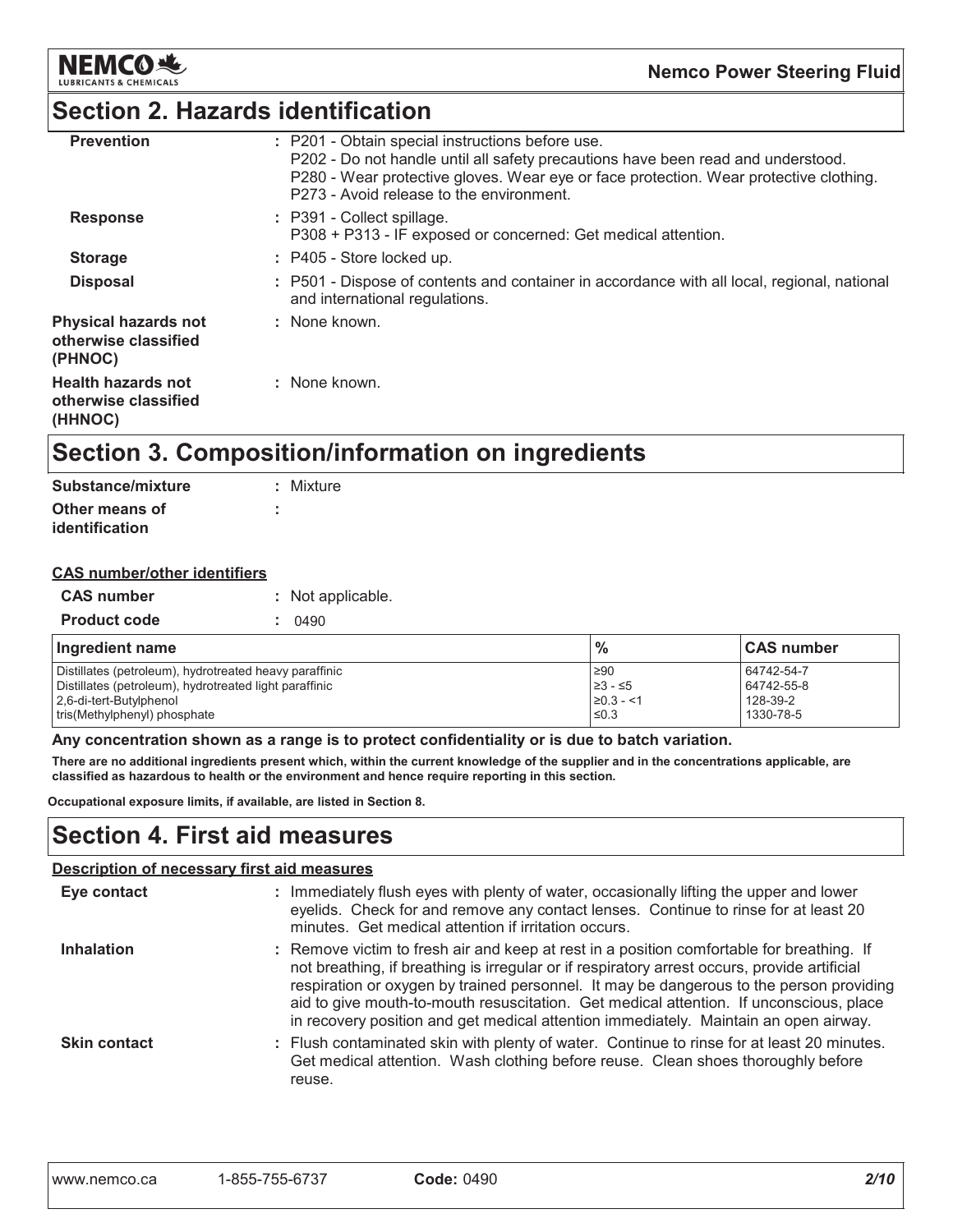

### **Section 4. First aid measures**

|  | Ingestion |  |
|--|-----------|--|
|--|-----------|--|

: Wash out mouth with water. Remove dentures if any. If material has been swallowed and the exposed person is conscious, give small quantities of water to drink. Stop if the exposed person feels sick as vomiting may be dangerous. Do not induce vomiting unless directed to do so by medical personnel. If vomiting occurs, the head should be kept low so that vomit does not enter the lungs. Never give anything by mouth to an unconscious person. Get medical attention if symptoms occur.

#### Most important symptoms/effects, acute and delayed

| <b>Potential acute health effects</b> |                                                                                                                                                                               |  |
|---------------------------------------|-------------------------------------------------------------------------------------------------------------------------------------------------------------------------------|--|
| Eye contact                           | : No known significant effects or critical hazards.                                                                                                                           |  |
| <b>Inhalation</b>                     | : No known significant effects or critical hazards.                                                                                                                           |  |
| <b>Skin contact</b>                   | : No known significant effects or critical hazards.                                                                                                                           |  |
| Ingestion                             | : No known significant effects or critical hazards.                                                                                                                           |  |
| Over-exposure signs/symptoms          |                                                                                                                                                                               |  |
| Eye contact                           | : No known significant effects or critical hazards.                                                                                                                           |  |
| <b>Inhalation</b>                     | : Adverse symptoms may include the following:<br>reduced fetal weight<br>increase in fetal deaths<br>skeletal malformations                                                   |  |
| <b>Skin contact</b>                   | : Adverse symptoms may include the following:<br>reduced fetal weight<br>increase in fetal deaths<br>skeletal malformations                                                   |  |
| Ingestion                             | : Adverse symptoms may include the following:<br>reduced fetal weight<br>increase in fetal deaths<br>skeletal malformations                                                   |  |
|                                       | Indication of immediate medical attention and special treatment needed, if necessary                                                                                          |  |
| Notes to physician                    | : Treat symptomatically. Contact poison treatment specialist immediately if large<br>quantities have been ingested or inhaled.                                                |  |
| <b>Specific treatments</b>            | : No specific treatment.                                                                                                                                                      |  |
| <b>Protection of first-aiders</b>     | : No action shall be taken involving any personal risk or without suitable training. It may<br>be dangerous to the person providing aid to give mouth-to-mouth resuscitation. |  |

See toxicological information (Section 11)

### **Section 5. Fire-fighting measures**

| <b>Extinguishing media</b>                           |                                                                                                                                                                                                                  |
|------------------------------------------------------|------------------------------------------------------------------------------------------------------------------------------------------------------------------------------------------------------------------|
| Suitable extinguishing<br>media                      | : Use an extinguishing agent suitable for the surrounding fire.                                                                                                                                                  |
| Unsuitable extinguishing<br>media                    | : None known.                                                                                                                                                                                                    |
| <b>Specific hazards arising</b><br>from the chemical | : This material is very toxic to aquatic life with long lasting effects. Fire water<br>contaminated with this material must be contained and prevented from being discharged<br>to any waterway, sewer or drain. |
| <b>Hazardous thermal</b><br>decomposition products   | : No specific data.                                                                                                                                                                                              |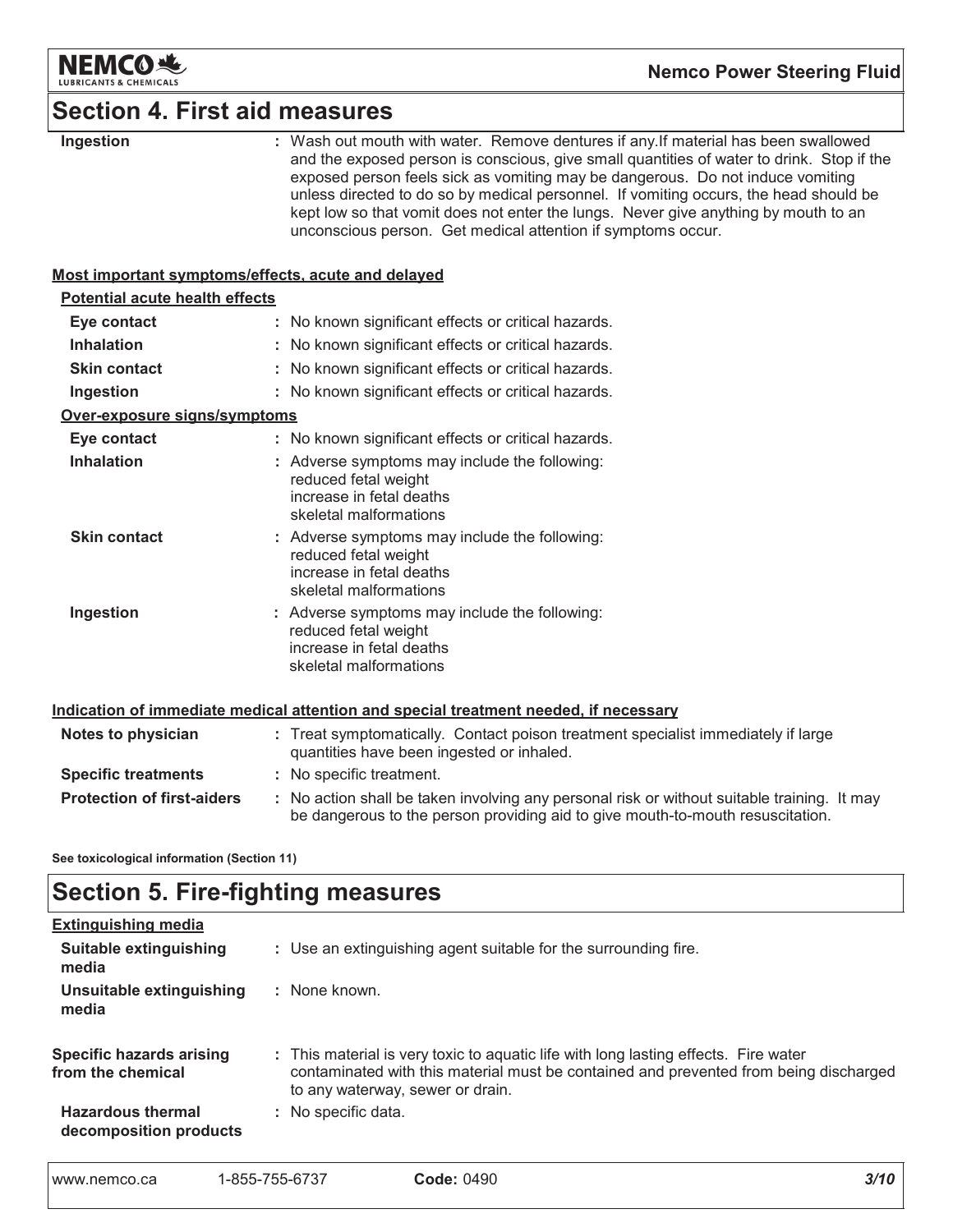

### **Section 5. Fire-fighting measures**

| Special protective actions<br>for fire-fighters          | : No special measures are required.                                                                                                                                      |
|----------------------------------------------------------|--------------------------------------------------------------------------------------------------------------------------------------------------------------------------|
| <b>Special protective</b><br>equipment for fire-fighters | : Fire-fighters should wear appropriate protective equipment and self-contained breathing<br>apparatus (SCBA) with a full face-piece operated in positive pressure mode. |

### Section 6. Accidental release measures

Personal precautions, protective equipment and emergency procedures

| For non-emergency<br>personnel                        | : Keep unnecessary and unprotected personnel from entering. Do not touch or walk<br>through spilled material. Avoid breathing vapor or mist. Provide adequate ventilation.<br>Wear appropriate respirator when ventilation is inadequate. Put on appropriate<br>personal protective equipment.                                                                                                                                                                                                                                                                                                                                                                                                              |
|-------------------------------------------------------|-------------------------------------------------------------------------------------------------------------------------------------------------------------------------------------------------------------------------------------------------------------------------------------------------------------------------------------------------------------------------------------------------------------------------------------------------------------------------------------------------------------------------------------------------------------------------------------------------------------------------------------------------------------------------------------------------------------|
| For emergency responders                              | : If specialized clothing is required to deal with the spillage, take note of any information in<br>Section 8 on suitable and unsuitable materials. See also the information in "For non-<br>emergency personnel".                                                                                                                                                                                                                                                                                                                                                                                                                                                                                          |
| <b>Environmental precautions</b>                      | : Avoid dispersal of spilled material and runoff and contact with soil, waterways, drains<br>and sewers. Inform the relevant authorities if the product has caused environmental<br>pollution (sewers, waterways, soil or air). Water polluting material. May be harmful to<br>the environment if released in large quantities. Collect spillage.                                                                                                                                                                                                                                                                                                                                                           |
| Methods and materials for containment and cleaning up |                                                                                                                                                                                                                                                                                                                                                                                                                                                                                                                                                                                                                                                                                                             |
| <b>Spill</b>                                          | : Stop leak if without risk. Move containers from spill area. Approach release from<br>upwind. Prevent entry into sewers, water courses, basements or confined areas. Wash<br>spillages into an effluent treatment plant or proceed as follows. Contain and collect<br>spillage with non-combustible, absorbent material e.g. sand, earth, vermiculite or<br>diatomaceous earth and place in container for disposal according to local regulations<br>(see Section 13). Dispose of via a licensed waste disposal contractor. Contaminated<br>absorbent material may pose the same hazard as the spilled product. Note: see<br>Section 1 for emergency contact information and Section 13 for waste disposal |

### **Section 7. Handling and storage**

#### **Precautions for safe handling**

| <b>Protective measures</b>                       | : Put on appropriate personal protective equipment (see Section 8). Avoid exposure -<br>obtain special instructions before use. Avoid exposure during pregnancy. Do not<br>handle until all safety precautions have been read and understood. Do not get in eyes<br>or on skin or clothing. Do not ingest. Avoid breathing vapor or mist. Avoid release to<br>the environment. If during normal use the material presents a respiratory hazard, use<br>only with adequate ventilation or wear appropriate respirator. Keep in the original<br>container or an approved alternative made from a compatible material, kept tightly<br>closed when not in use. Empty containers retain product residue and can be hazardous.<br>Do not reuse container. |
|--------------------------------------------------|------------------------------------------------------------------------------------------------------------------------------------------------------------------------------------------------------------------------------------------------------------------------------------------------------------------------------------------------------------------------------------------------------------------------------------------------------------------------------------------------------------------------------------------------------------------------------------------------------------------------------------------------------------------------------------------------------------------------------------------------------|
| <b>Advice on general</b><br>occupational hygiene | : Eating, drinking and smoking should be prohibited in areas where this material is<br>handled, stored and processed. Workers should wash hands and face before eating,<br>drinking and smoking. See also Section 8 for additional information on hygiene<br>measures. Remove contaminated clothing and protective equipment before entering<br>eating areas.                                                                                                                                                                                                                                                                                                                                                                                        |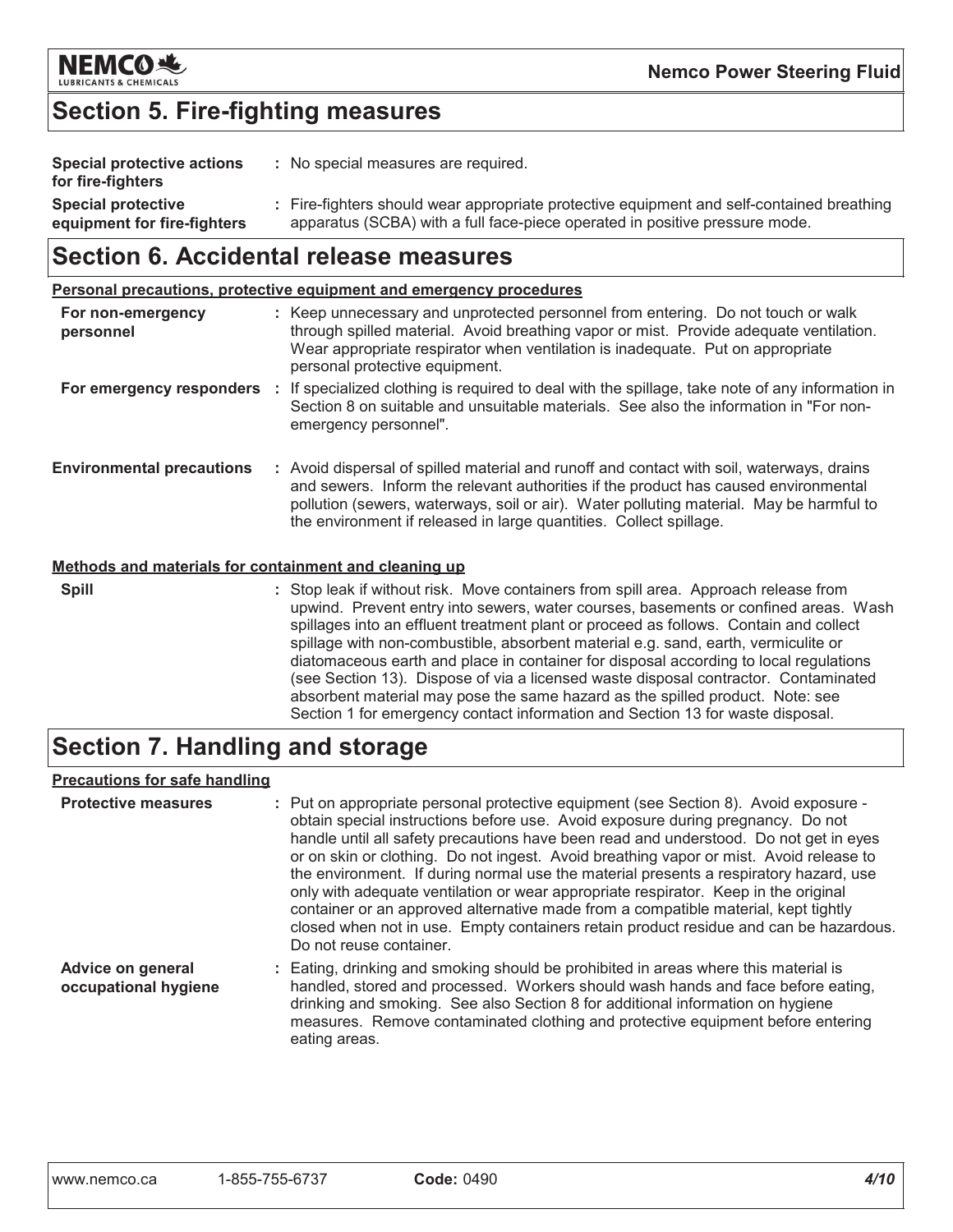

### Section 7. Handling and storage

**Conditions for safe storage,** : Store in accordance with local regulations. Store in original container protected from including any incompatibilities direct sunlight in a dry, cool and well-ventilated area, away from incompatible materials (see Section 10) and food and drink. Store locked up. Keep container tightly closed and sealed until ready for use. Containers that have been opened must be carefully resealed and kept upright to prevent leakage. Do not store in unlabeled containers. Use appropriate containment to avoid environmental contamination.

### Section 8. Exposure controls/personal protection

#### **Control parameters**

| <b>Occupational exposure limits</b>                       |                               | TWA (8 hours) |                         | STEL (15 mins) |                          | <b>Ceiling</b>    |       |     |                          |       |                  |
|-----------------------------------------------------------|-------------------------------|---------------|-------------------------|----------------|--------------------------|-------------------|-------|-----|--------------------------|-------|------------------|
| Ingredient                                                | List name                     | ppm           | mg/m <sup>3</sup> Other |                | ppm                      | mg/m <sup>3</sup> | Other | ppm | mg/m <sup>3</sup>        | Other | <b>Notations</b> |
| Distillates (petroleum), hydrotreated<br>heavy paraffinic | US ACGIH 3/2015               |               | 5                       |                |                          |                   |       |     |                          |       | [a]              |
|                                                           | AB 4/2009                     |               | 5                       |                |                          | 10                |       |     |                          |       | [b]              |
|                                                           | ON 7/2015<br><b>QC 1/2014</b> |               | 5<br>5                  |                |                          | 10<br>10          |       |     |                          |       | [b]<br>[b]       |
| Distillates (petroleum), hydrotreated<br>light paraffinic | US ACGIH 3/2015               |               | 5                       |                |                          |                   |       |     |                          |       | [a]              |
|                                                           | AB 4/2009                     |               | 5                       |                |                          | 10                |       |     |                          |       | [b]              |
|                                                           | ON 7/2015<br><b>QC 1/2014</b> |               | 5<br>5                  |                | $\overline{\phantom{a}}$ | 10<br>10          |       |     | $\overline{\phantom{a}}$ |       | [b]<br>[b]       |

**Form:** [a]Inhalable fraction [b]Mist

| <b>Appropriate engineering</b><br>controls | : If user operations generate dust, fumes, gas, vapor or mist, use process enclosures,<br>local exhaust ventilation or other engineering controls to keep worker exposure to<br>airborne contaminants below any recommended or statutory limits.                                                                                                                                                  |
|--------------------------------------------|---------------------------------------------------------------------------------------------------------------------------------------------------------------------------------------------------------------------------------------------------------------------------------------------------------------------------------------------------------------------------------------------------|
| <b>Environmental exposure</b><br>controls  | : Emissions from ventilation or work process equipment should be checked to ensure<br>they comply with the requirements of environmental protection legislation.                                                                                                                                                                                                                                  |
| <b>Individual protection measures</b>      |                                                                                                                                                                                                                                                                                                                                                                                                   |
| <b>Hygiene measures</b>                    | : Wash hands, forearms and face thoroughly after handling chemical products, before<br>eating, smoking and using the lavatory and at the end of the working period.<br>Appropriate techniques should be used to remove potentially contaminated clothing.<br>Wash contaminated clothing before reusing. Ensure that eyewash stations and safety<br>showers are close to the workstation location. |
| <b>Eye/face protection</b>                 | : Safety eyewear complying with an approved standard should be used when a risk<br>assessment indicates this is necessary to avoid exposure to liquid splashes, mists,<br>gases or dusts. If contact is possible, the following protection should be worn, unless<br>the assessment indicates a higher degree of protection: safety glasses with side-<br>shields.                                |
| <b>Skin protection</b>                     |                                                                                                                                                                                                                                                                                                                                                                                                   |
| <b>Hand protection</b>                     | : Chemical-resistant, impervious gloves complying with an approved standard should be<br>worn at all times when handling chemical products if a risk assessment indicates this is<br>necessary.                                                                                                                                                                                                   |
| <b>Body protection</b>                     | : Personal protective equipment for the body should be selected based on the task being<br>performed and the risks involved and should be approved by a specialist before<br>handling this product.                                                                                                                                                                                               |
| Other skin protection                      | : Appropriate footwear and any additional skin protection measures should be selected<br>based on the task being performed and the risks involved and should be approved by a<br>specialist before handling this product.                                                                                                                                                                         |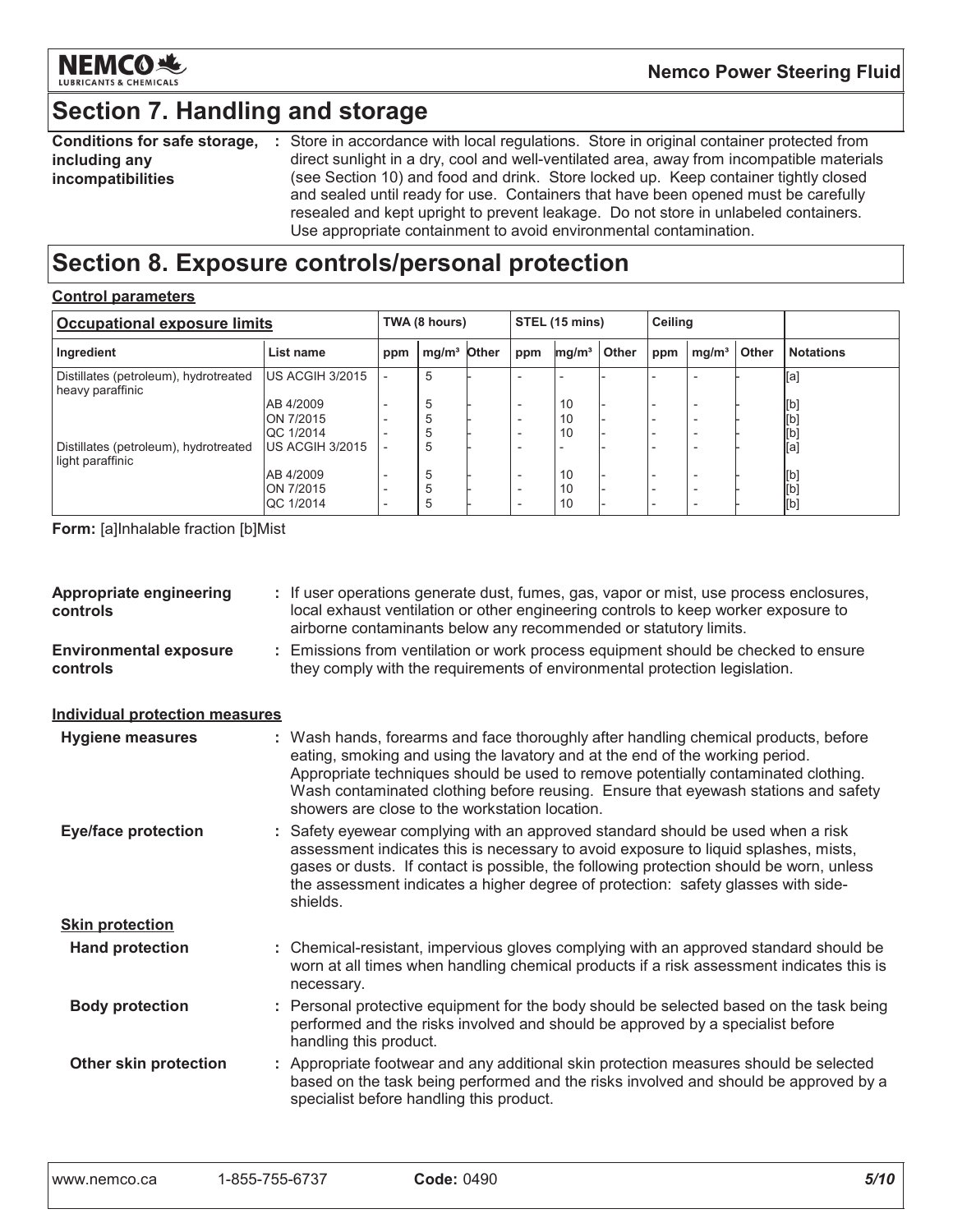

### Section 8. Exposure controls/personal protection

| <b>Respiratory protection</b> |  |  |
|-------------------------------|--|--|
|-------------------------------|--|--|

: Based on the hazard and potential for exposure, select a respirator that meets the appropriate standard or certification. Respirators must be used according to a respiratory protection program to ensure proper fitting, training, and other important aspects of use.

### **Section 9. Physical and chemical properties**

| <b>Appearance</b>                                 |                                                                                    |
|---------------------------------------------------|------------------------------------------------------------------------------------|
| <b>Physical state</b>                             | Liquid. [Viscous.]                                                                 |
| Color                                             | Amber.                                                                             |
| Odor                                              | Mild petroleum.                                                                    |
| <b>Odor threshold</b>                             | Not available.                                                                     |
| рH                                                | Not available.                                                                     |
| <b>Freezing point</b>                             | $: -46^{\circ}$ C                                                                  |
| <b>Boiling point</b>                              | Not available.                                                                     |
| <b>Flash point</b>                                | Closed cup: >207°C                                                                 |
| <b>Evaporation rate</b>                           | Not available.                                                                     |
| <b>Flammability (solid, gas)</b>                  | Not available.                                                                     |
| Lower and upper explosive<br>(flammable) limits   | : Not available.                                                                   |
|                                                   |                                                                                    |
| Vapor pressure                                    | Not available.                                                                     |
| <b>Vapor density</b>                              | Not available.                                                                     |
| <b>Relative density</b>                           | $: 0.85$ to 0.91                                                                   |
| <b>Solubility in water</b>                        | Not available.                                                                     |
| <b>Partition coefficient: n-</b><br>octanol/water | Not available.                                                                     |
| <b>Auto-ignition temperature</b>                  | $:$ Not available.                                                                 |
| <b>Decomposition temperature : Not available.</b> |                                                                                    |
| <b>Viscosity</b>                                  | Kinematic: $14.4 \text{ cSt } (100^{\circ} \text{C})$<br>Kinematic: 106 cSt (40°C) |

### **Section 10. Stability and reactivity**

| <b>Reactivity</b>                            | : No specific test data related to reactivity available for this product or its ingredients.              |
|----------------------------------------------|-----------------------------------------------------------------------------------------------------------|
| <b>Chemical stability</b>                    | : The product is stable.                                                                                  |
| <b>Possibility of hazardous</b><br>reactions | : Under normal conditions of storage and use, hazardous reactions will not occur.                         |
| <b>Conditions to avoid</b>                   | : No specific data.                                                                                       |
| Incompatible materials                       | : Reactive or incompatible with the following materials: oxidizing materials.                             |
| <b>Hazardous decomposition</b><br>products   | : Under normal conditions of storage and use, hazardous decomposition products should<br>not be produced. |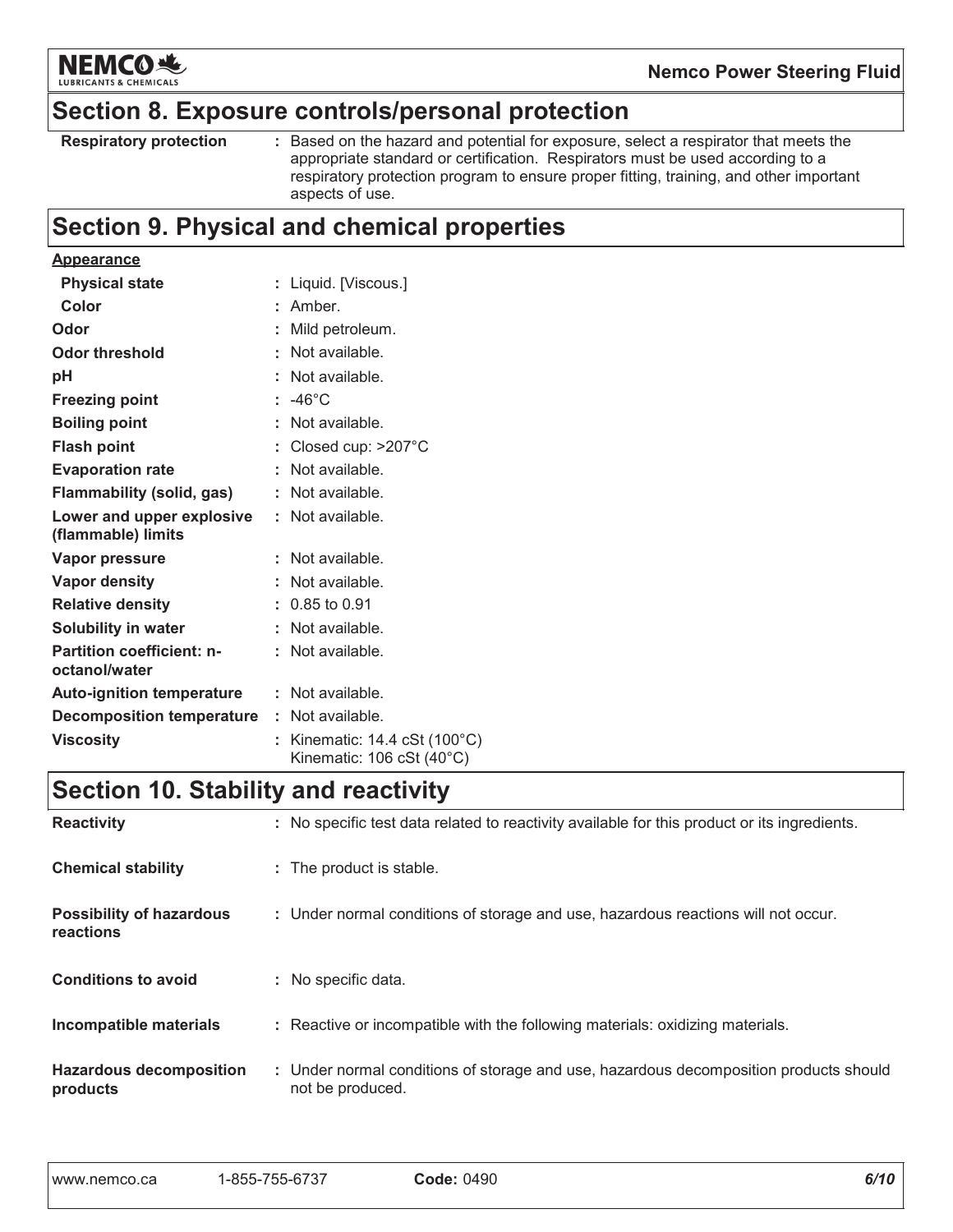

### **Section 11. Toxicological information**

#### Information on toxicological effects

#### **Acute toxicity**

| <b>Product/ingredient name</b> | <b>Result</b>            | <b>Species</b> | <b>Dose</b>               | <b>Exposure</b> |
|--------------------------------|--------------------------|----------------|---------------------------|-----------------|
| 2.6-di-tert-Butylphenol        | LD50 Dermal<br>LD50 Oral | Rabbit<br>Rat  | $>10$ g/kg<br>>5000 mg/kg |                 |
| tris (Methylphenyl) phosphate  | LD50 Dermal<br>LD50 Oral | Rabbit<br>Rat  | >10000 mg/kg<br>3 g/kg    |                 |

#### **Irritation/Corrosion**

| <b>Product/ingredient name</b>                          | <b>Result</b>                                    | <b>Species</b> | <b>Score</b> | ⊦Exposure           | <b>Observation</b> |
|---------------------------------------------------------|--------------------------------------------------|----------------|--------------|---------------------|--------------------|
| 2,6-di-tert-Butylphenol<br>tris(Methylphenyl) phosphate | Skin - Moderate irritant<br>Skin - Mild irritant | Rat<br>Rabbit  |              | $10.5$ mL<br>500 mg |                    |

#### **Sensitization**

There is no data available.

#### **Mutagenicity**

There is no data available.

#### Carcinogenicity

There is no data available.

#### **Reproductive toxicity**

There is no data available.

#### **Teratogenicity**

There is no data available.

#### Specific target organ toxicity (single exposure)

There is no data available.

#### Specific target organ toxicity (repeated exposure)

There is no data available.

#### **Aspiration hazard**

| <b>Name</b>                                            | <b>Result</b>                         |
|--------------------------------------------------------|---------------------------------------|
| Distillates (petroleum), hydrotreated heavy paraffinic | ASPIRATION HAZARD - Category 1        |
| Distillates (petroleum), hydrotreated light paraffinic | <b>ASPIRATION HAZARD - Category 1</b> |

#### Information on the likely : Dermal contact. Eye contact. Inhalation. Ingestion. routes of exposure

#### Potential acute health effects

| Eye contact         | : No known significant effects or critical hazards. |
|---------------------|-----------------------------------------------------|
| <b>Inhalation</b>   | : No known significant effects or critical hazards. |
| <b>Skin contact</b> | : No known significant effects or critical hazards. |
| Ingestion           | : No known significant effects or critical hazards. |

### Symptoms related to the physical, chemical and toxicological characteristics

| Eye contact       | : No known significant effects or critical hazards.                                                                         |
|-------------------|-----------------------------------------------------------------------------------------------------------------------------|
| <b>Inhalation</b> | : Adverse symptoms may include the following:<br>reduced fetal weight<br>increase in fetal deaths<br>skeletal malformations |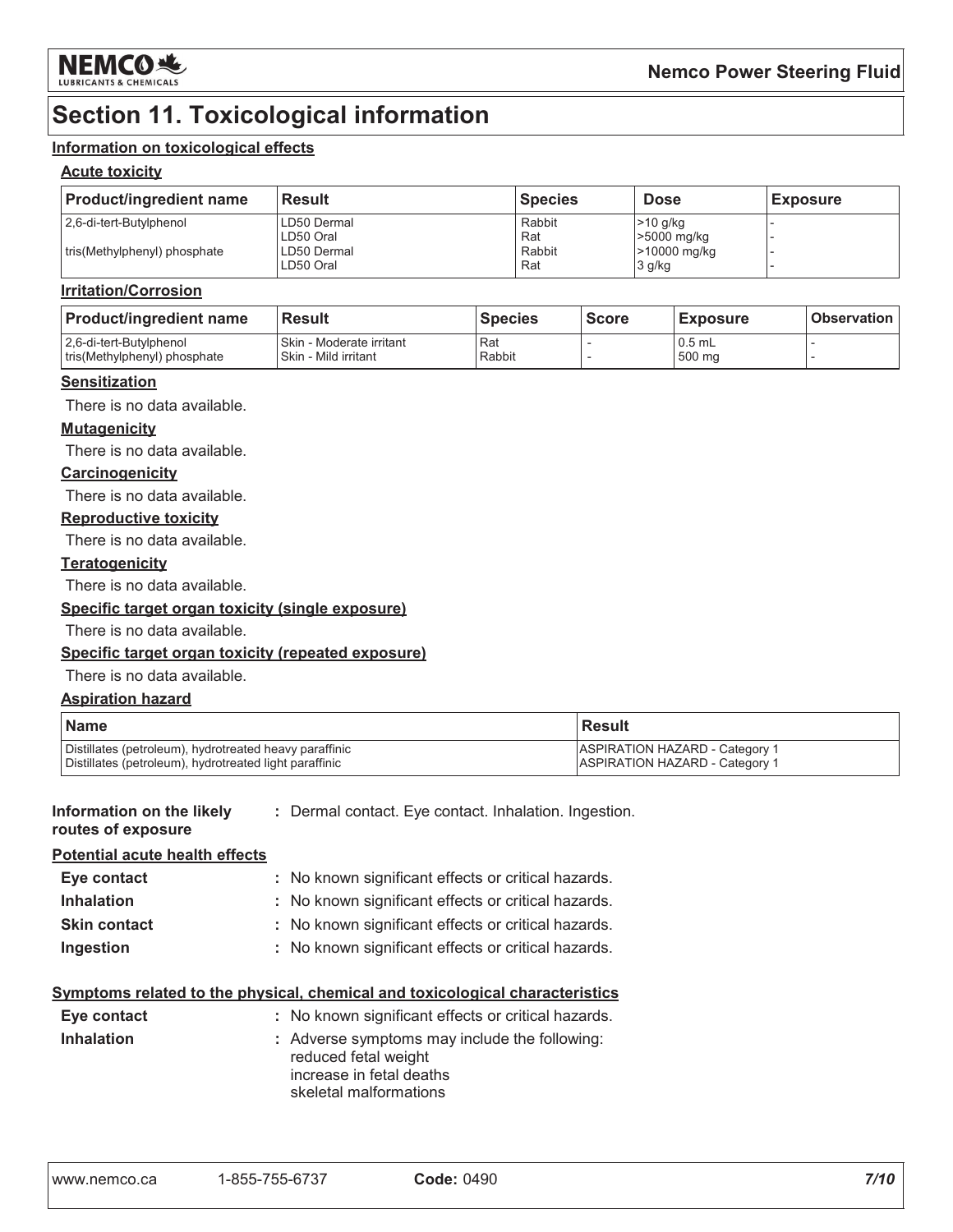

### **Section 11. Toxicological information**

| <b>Skin contact</b> | : Adverse symptoms may include the following:<br>reduced fetal weight<br>increase in fetal deaths<br>skeletal malformations |
|---------------------|-----------------------------------------------------------------------------------------------------------------------------|
| Ingestion           | : Adverse symptoms may include the following:<br>reduced fetal weight<br>increase in fetal deaths<br>skeletal malformations |

#### Delayed and immediate effects and also chronic effects from short and long term exposure

| <b>Short term exposure</b>              |                                                     |
|-----------------------------------------|-----------------------------------------------------|
| <b>Potential immediate</b><br>effects   | : No known significant effects or critical hazards. |
| <b>Potential delayed effects</b>        | : No known significant effects or critical hazards. |
| Long term exposure                      |                                                     |
| <b>Potential immediate</b><br>effects   | : No known significant effects or critical hazards. |
| <b>Potential delayed effects</b>        | : No known significant effects or critical hazards. |
| <b>Potential chronic health effects</b> |                                                     |
| General                                 | : No known significant effects or critical hazards. |
| Carcinogenicity                         | : No known significant effects or critical hazards. |
| <b>Mutagenicity</b>                     | : No known significant effects or critical hazards. |
| <b>Teratogenicity</b>                   | Suspected of damaging the unborn child.             |
| <b>Developmental effects</b>            | : No known significant effects or critical hazards. |
| <b>Fertility effects</b>                | Suspected of damaging fertility.                    |

#### **Numerical measures of toxicity**

**Acute toxicity estimates** 

There is no data available.

## **Section 12. Ecological information**

#### **Toxicity**

| <b>Product/ingredient name</b> | <b>Result</b>                                                                                                                                | <b>Species</b>                                                                                                                                                     | <b>Exposure</b>                             |
|--------------------------------|----------------------------------------------------------------------------------------------------------------------------------------------|--------------------------------------------------------------------------------------------------------------------------------------------------------------------|---------------------------------------------|
| tris(Methylphenyl) phosphate   | Acute EC50 290 µg/L Fresh water<br>Acute EC50 3600 µg/L Fresh water<br>Acute EC50 170 µg/L Fresh water<br>Chronic NOEC 0.32 µg/L Fresh water | Algae - Stephanodiscus hantzschii -<br>Exponential growth phase<br>Daphnia - Daphnia magna<br>Fish - Gasterosteus aculeatus<br>Fish - Gasterosteus aculeatus - Egg | 96 hours<br>48 hours<br>96 hours<br>35 days |

#### **Persistence and degradability**

There is no data available.

#### **Bioaccumulative potential**

| <b>Product/ingredient name</b> | $LogP_{ow}$ | <b>BCF</b> | <b>Potential</b> |
|--------------------------------|-------------|------------|------------------|
| 2,6-di-tert-Butylphenol        | 4.5         | 794.33     | high             |
| tris(Methylphenyl) phosphate   | 5.93        |            | high             |

| www.nemco.ca | 1-855-755-6737 | <b>Code: 0490</b> | 8/10 |
|--------------|----------------|-------------------|------|
|              |                |                   |      |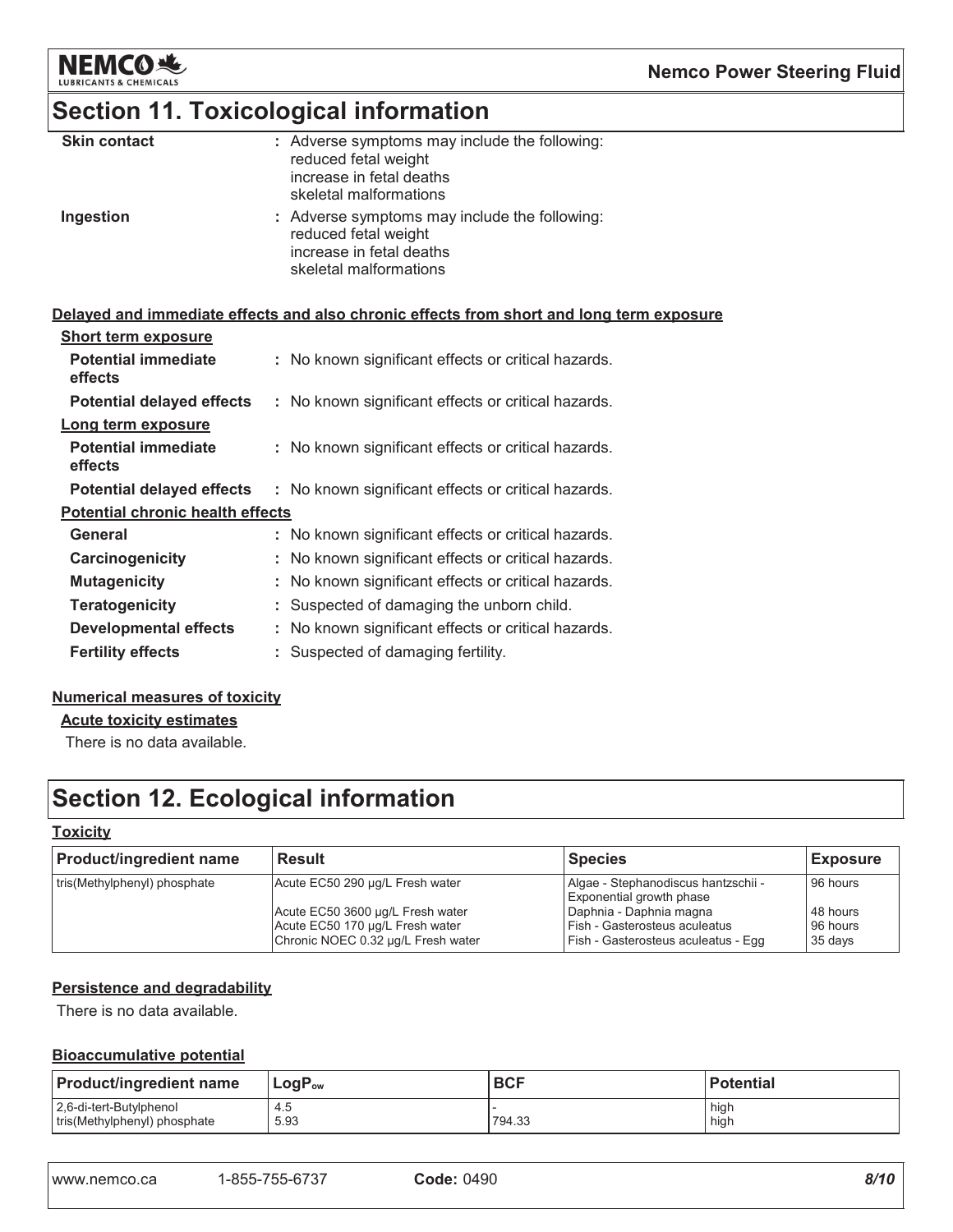

### **Section 12. Ecological information**

| <b>Mobility in soil</b> |  |
|-------------------------|--|
|                         |  |

| _____<br><b>Soil/water partition</b><br>coefficient (K <sub>oc</sub> ) | $:$ There is no data available. |
|------------------------------------------------------------------------|---------------------------------|
|                                                                        |                                 |

**Other adverse effects** : No known significant effects or critical hazards.

### **Section 13. Disposal considerations**

**Disposal methods** : The generation of waste should be avoided or minimized wherever possible. Disposal of this product, solutions and any by-products should comply with the requirements of environmental protection and waste disposal legislation and any regional local authority requirements. Dispose of surplus and non-recyclable products via a licensed waste disposal contractor. Waste should not be disposed of untreated to the sewer unless fully compliant with the requirements of all authorities with jurisdiction. Waste packaging should be recycled. Incineration or landfill should only be considered when recycling is not feasible. This material and its container must be disposed of in a safe way. Care should be taken when handling empty containers that have not been cleaned or rinsed out. Empty containers or liners may retain some product residues. Avoid dispersal of spilled material and runoff and contact with soil, waterways, drains and sewers.

### **Section 14. Transport information**

|                                      | <b>TDG</b>                                                                                                                                                                                                                                                                           | <b>IMDG</b>                                                                                                                                                                                                                                                 | <b>IATA</b>                                                                                                                                                                                          |
|--------------------------------------|--------------------------------------------------------------------------------------------------------------------------------------------------------------------------------------------------------------------------------------------------------------------------------------|-------------------------------------------------------------------------------------------------------------------------------------------------------------------------------------------------------------------------------------------------------------|------------------------------------------------------------------------------------------------------------------------------------------------------------------------------------------------------|
| <b>UN number</b>                     | <b>UN3082</b>                                                                                                                                                                                                                                                                        | <b>UN3082</b>                                                                                                                                                                                                                                               | <b>UN3082</b>                                                                                                                                                                                        |
| <b>UN proper</b><br>shipping name    | ENVIRONMENTALLY HAZARDOUS<br>SUBSTANCE, LIQUID, N.O.S. (2,6-di-<br>tert-Butylphenol). Marine pollutant (2,6-di-<br>tert-Butylphenol)                                                                                                                                                 | ENVIRONMENTALLY HAZARDOUS<br>SUBSTANCE, LIQUID, N.O.S. (2,6-di-<br>tert-Butylphenol). Marine pollutant (2,6-di-<br>tert-Butylphenol)                                                                                                                        | ENVIRONMENTALLY HAZARDOUS<br>SUBSTANCE, LIQUID, N.O.S. (2,6-di-<br>tert-Butylphenol)                                                                                                                 |
| <b>Transport</b><br>hazard class(es) | 9                                                                                                                                                                                                                                                                                    | 9                                                                                                                                                                                                                                                           | 9                                                                                                                                                                                                    |
| Packing group                        | $\mathbf{III}$                                                                                                                                                                                                                                                                       | Ш                                                                                                                                                                                                                                                           | $\mathbf{III}$                                                                                                                                                                                       |
| Environmental<br>hazards             | Yes.                                                                                                                                                                                                                                                                                 | Yes.                                                                                                                                                                                                                                                        | Yes.                                                                                                                                                                                                 |
| <b>Additional</b><br>information     | Product classified as per the following<br>sections of the Transportation of<br>Dangerous Goods Regulations: 2.43-2.<br>45 (Class 9), 2.7 (Marine pollutant mark).<br>Non-bulk packages of this product are<br>not regulated as dangerous goods when<br>transported by road or rail. | This product is not regulated as a<br>dangerous good when transported in<br>sizes of ≤5 L or ≤5 kg, provided the<br>packagings meet the general provisions<br>of 4.1.1.1, 4.1.1.2 and 4.1.1.4 to 4.1.1.8.<br><b>Emergency schedules (EmS)</b><br>$F-A. S-F$ | This product is not regulated as a<br>dangerous good when transported in<br>sizes of ≤5 L or ≤5 kg, provided the<br>packagings meet the general provisions<br>of 5.0.2.4.1, 5.0.2.6.1.1 and 5.0.2.8. |

**AERG** : 171

Special precautions for user : Transport within user's premises: always transport in closed containers that are upright and secure. Ensure that persons transporting the product know what to do in the event of an accident or spillage.